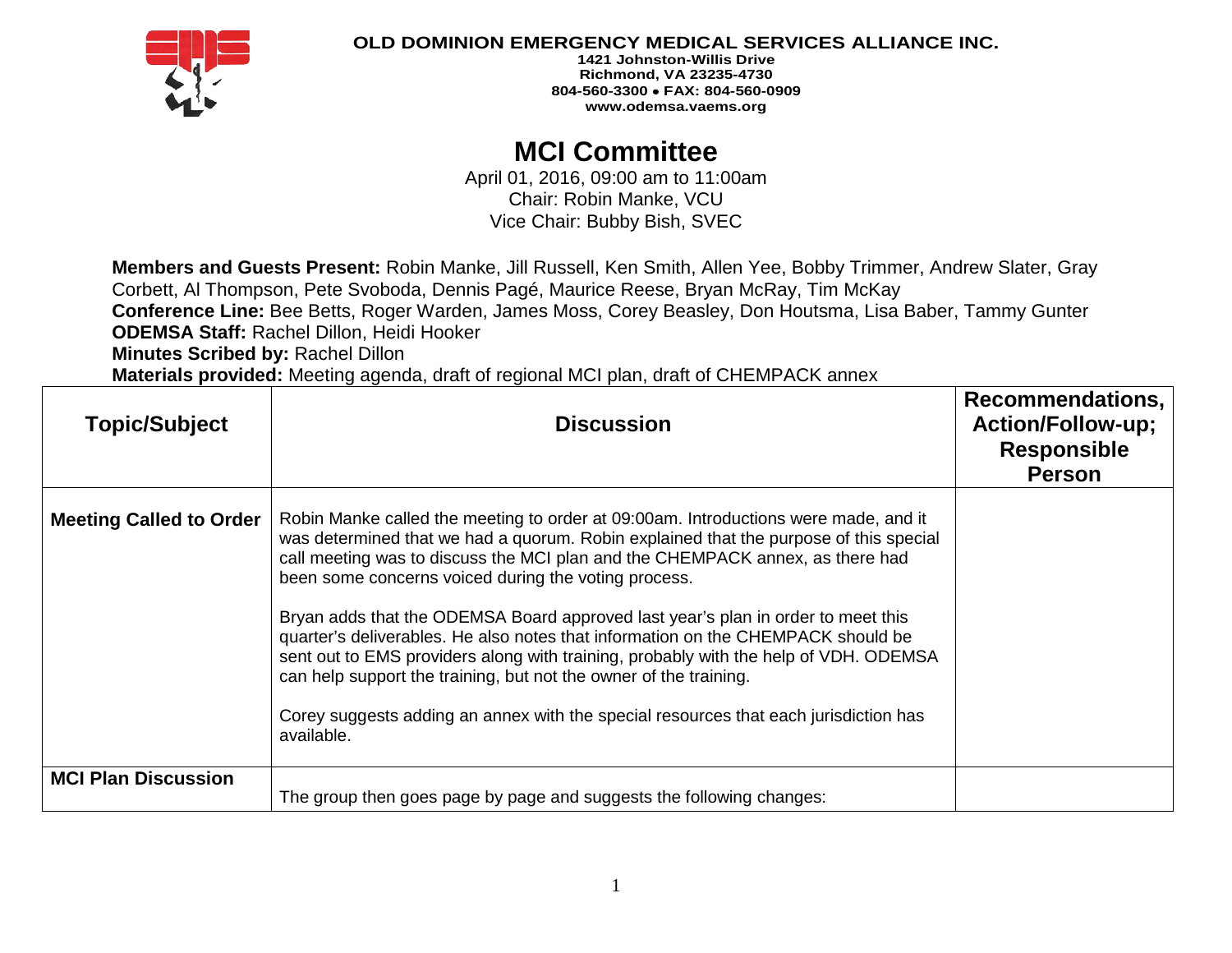

#### **1421 Johnston-Willis Drive Richmond, VA 23235-4730 804-560-3300** • **FAX: 804-560-0909 www.odemsa.vaems.org**

| Page 1 – remove executive director from cover page                                                                                                                                                                                                                                                                                                                                                                                                                                                       |  |
|----------------------------------------------------------------------------------------------------------------------------------------------------------------------------------------------------------------------------------------------------------------------------------------------------------------------------------------------------------------------------------------------------------------------------------------------------------------------------------------------------------|--|
| Page 2 – update table of contents afterwards                                                                                                                                                                                                                                                                                                                                                                                                                                                             |  |
| Page 3 – change the checkmark bullet points to 1, 2, 3. Add safety officer to list of<br>positions in paragraph 5.                                                                                                                                                                                                                                                                                                                                                                                       |  |
| Page 4 – remove "operations group," and second sentence out of second paragraph.<br>Change order of ED and EMS in paragraph 4, change "response vehicles" to<br>"agencies," remove last paragraph.                                                                                                                                                                                                                                                                                                       |  |
| Page 5 – Change "ensure" under second bullet point to "provide," "ensure" under the<br>third bullet point to "maximize" and remove "health care facility evacuations." Remove<br>second and third sentence from first paragraph. Swap hospital and out-of-hospital in<br>second paragraph, remove reference to code language. Remove "disaster or" from first<br>two bullet points, remove third bullet point.                                                                                           |  |
| Page 6 – Second paragraph, change "within" to "by," change "ODEMSA" to "the<br>regional council," remove "by law." Include sentence removed from page 5 about what<br>makes up ODEMSA. Remove third paragraph entirely. Fourth paragraph, change<br>"incident or evacuation" to "MCI," and remove everything after "(NIMS)." Fifth paragraph,<br>change "must" to "should," and "will need to" to "should." Final paragraph, flip RHCC<br>and MCI Medical Control. Change "that results" to "resulting." |  |
| Page 7 – Remove first paragraph ("Predetermined EMS mutual aid"), as well as first<br>two paragraphs under Local Assumptions. Change to "Jurisdictions with resource needs<br>beyond their pre-established mutual aid agreements shall go through VDEM." Sentence<br>about MCI training to move to "Adoption and Memorandum" section. Remove "Trigger<br>Points for Requesting Assistance," within the ODEMSA region," and change "that has"<br>in second bullet point to "having."                      |  |
| Page 8 – Change "hospital" in first bullet to "healthcare facility," add "should go through<br>their local jurisdiction" and move to "Health Care Facility Considerations" on page 6.<br>Remove second bullet point. Change ECC to PSAP throughout document. Remove                                                                                                                                                                                                                                      |  |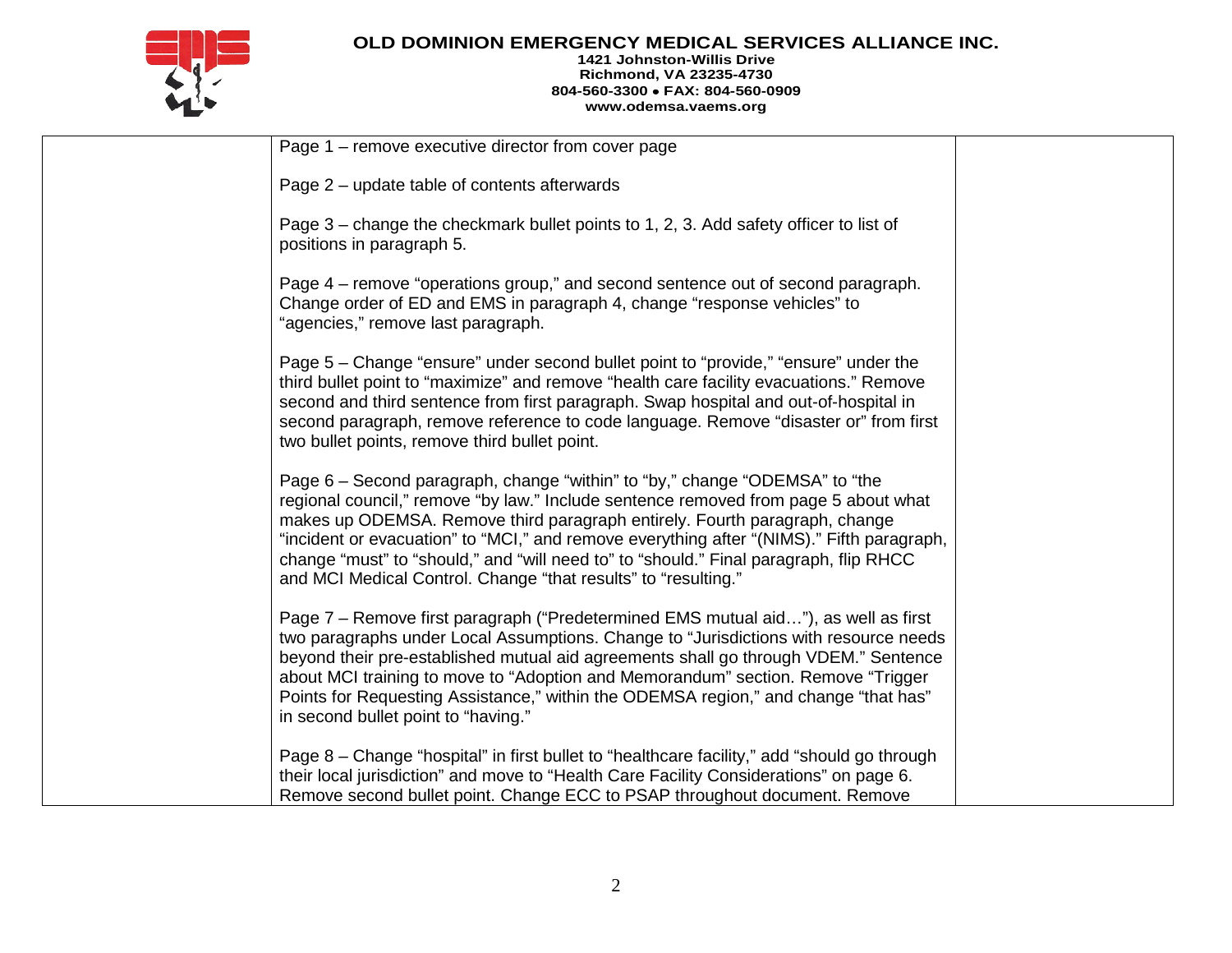

#### **1421 Johnston-Willis Drive Richmond, VA 23235-4730 804-560-3300** • **FAX: 804-560-0909 www.odemsa.vaems.org**

| "The local ECC should be" from second paragraph, as well as all bullet points below.<br>Remove "in accordance with predetermined guidelines" from next to last paragraph.<br>Add hospital sector chart from Diversion plan. Change "will" to "should" in final<br>sentence.                                                                                                                                                                                                                                                                                                                                                                     |  |
|-------------------------------------------------------------------------------------------------------------------------------------------------------------------------------------------------------------------------------------------------------------------------------------------------------------------------------------------------------------------------------------------------------------------------------------------------------------------------------------------------------------------------------------------------------------------------------------------------------------------------------------------------|--|
| Ken asks if the three medical control facilities should meet on a regular basis. Robin<br>suggests meeting offline or at CVHC before coming back to the MCI committees.                                                                                                                                                                                                                                                                                                                                                                                                                                                                         |  |
| Page 9 - Remove "to the HEAR radio system" in first full paragraph. Second paragraph,<br>remove everything after "RHCC," remove "the scene incident commander," change<br>"shall/should" to "will." Change VCU Medical Center to VCU Health System. Add<br>Chippenham and SRMC numbers. Separate second bullet into two separate bullet<br>points, put exact location before locality name. Remove radio channel, combine last two<br>bullets, change assessment to casualty number. Add specialty resources as a final<br>bullet point. Remove "declared" from last paragraph.                                                                 |  |
| Page 10 – Remove "and the scene incident commander" from the $4th$ bullet. Clarify that<br>the patient locator is for patients at the hospital. Move RHCC under MCI Medical<br>Control. Change hospital heading to healthcare facility. Change "inform" to<br>"recommend" in first paragraph and remove "from the MCI scene." Add "or designee" to<br>last sentence of last paragraph.                                                                                                                                                                                                                                                          |  |
| Page 11 – Remove "evacuation" and EOC in first paragraph. Add "prehospital" to third<br>paragraph, remove "agency's." Remove paragraph that starts with "Prehospital EMS<br>agencies and/or" Remove evacuation from rest of page. "Ideally/should" for EMS<br>identification. Remove "In absence of an agency's online", move "Documentation"<br>should be done" to sentence discussing OMD/protocols. Move "The numbers and<br>types of patients" to under the hospital section. Remove "Each agency will operate<br>under" Remove wording after Code of Virginia reference. Remove bullet points under<br>"Local Emergency Operations Plans." |  |
| Page 12 – Remove bullets at top of page. Remove "EMS Needs Outside of MCI,"<br>"Regional Command Structure," "Healthcare Facility Evacuations."                                                                                                                                                                                                                                                                                                                                                                                                                                                                                                 |  |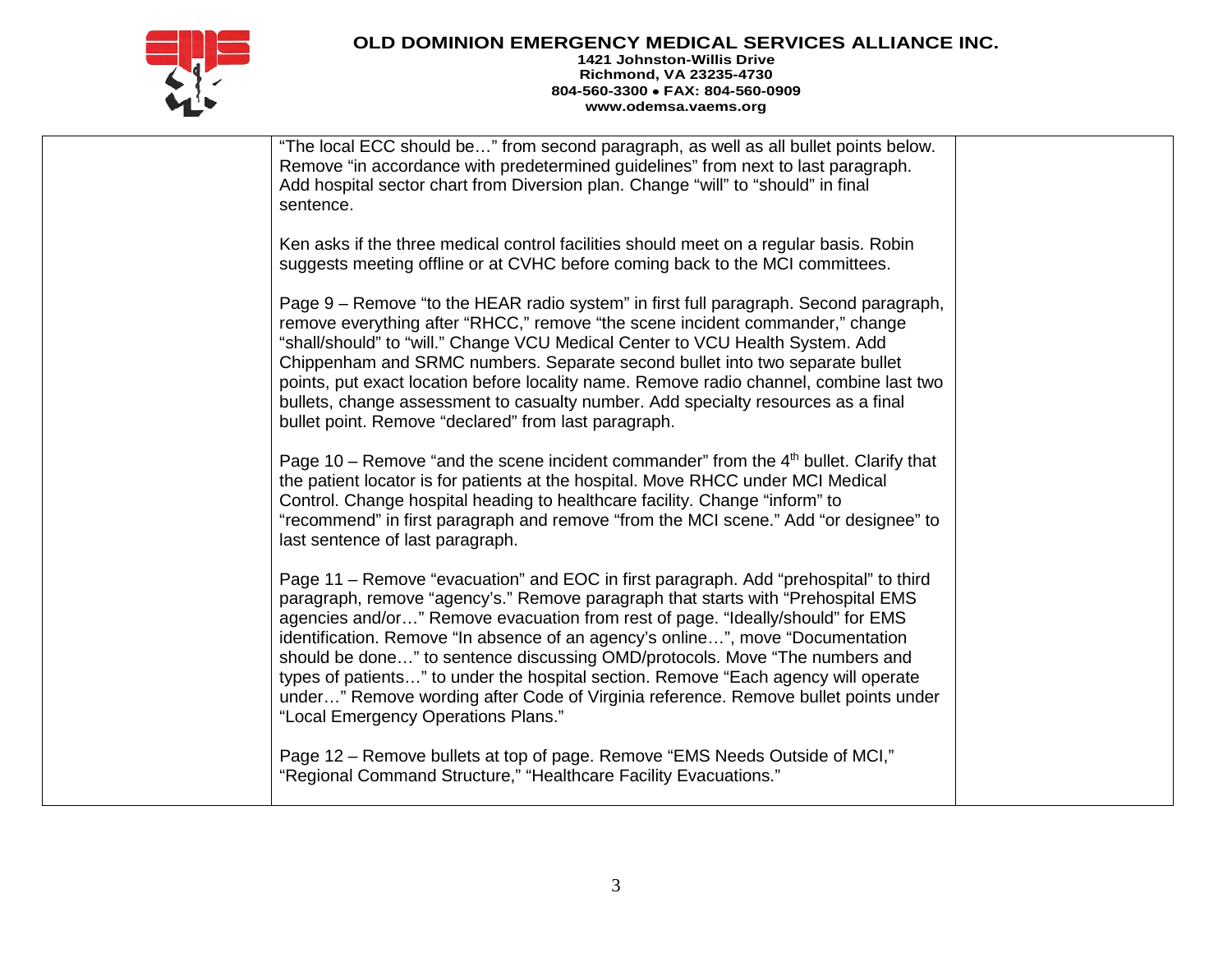

#### **1421 Johnston-Willis Drive Richmond, VA 23235-4730 804-560-3300** • **FAX: 804-560-0909 www.odemsa.vaems.org**

| Page 13 - Remove "Technical Rescue" and "Hazardous Materials" sections.                                                                                                                                                                                                                                                                                                                                                                                                                                                                                                     |  |
|-----------------------------------------------------------------------------------------------------------------------------------------------------------------------------------------------------------------------------------------------------------------------------------------------------------------------------------------------------------------------------------------------------------------------------------------------------------------------------------------------------------------------------------------------------------------------------|--|
| Page 14 – Remove top half up to CHEMPACK Deployment. Based on the need to train<br>EMS on CHEMPACK use before it is in the document, and the need to determine<br>deployment methods, remove references to CHEMPACK for now. Remove HMERT and<br>Air Medical sections.                                                                                                                                                                                                                                                                                                      |  |
| Page 15 - Remove Code references under Fatalities, change "sudden, unexpected,<br>and violent deaths" to "out-of-hospital deaths." Remove ME phone number. Remove<br>following two paragraphs. Move "Patient Relocation" section to RHCC section. For<br>Special Considerations: "If you need resources beyond your capabilities (list out all the<br>deleted sections), contact the Virginia Department of Emergency Management<br>Emergency Operations Center at (804) 674-2400 or 1-800-468-8892." Remove<br>RHCC/MCI Medical Control-to-Hospital Communication section. |  |
| Page 16 - Remove RHCC/MCI Medical Control to Incident Command section. Move<br>"Other Communication" section back to EMS-to-Hospital on page 15. Add "or his<br>designee" under Demobilization section. Remove "of the incident" and "through Web<br>EOC."                                                                                                                                                                                                                                                                                                                  |  |
| Page 17 – Remove "career and volunteer" from first paragraph, "Other members"<br>include" Change 45-60 days to 45-120 days, remove "through their representatives or<br>in writing" Combine both paragraphs that start with "Revisions and/or amendments"<br>Remove paragraph referencing MOUs.                                                                                                                                                                                                                                                                             |  |
| Annex A – remove EOP, clarify RHCC definition. Remove code language from EMS<br>provider and prehospital EMS agency definitions.                                                                                                                                                                                                                                                                                                                                                                                                                                            |  |
| Annex C – update contact info, make everything uniform.                                                                                                                                                                                                                                                                                                                                                                                                                                                                                                                     |  |
| Include hospital sectors from Diversion Plan.                                                                                                                                                                                                                                                                                                                                                                                                                                                                                                                               |  |
| The group then debates whether or not to approve the document today. The decision is                                                                                                                                                                                                                                                                                                                                                                                                                                                                                        |  |